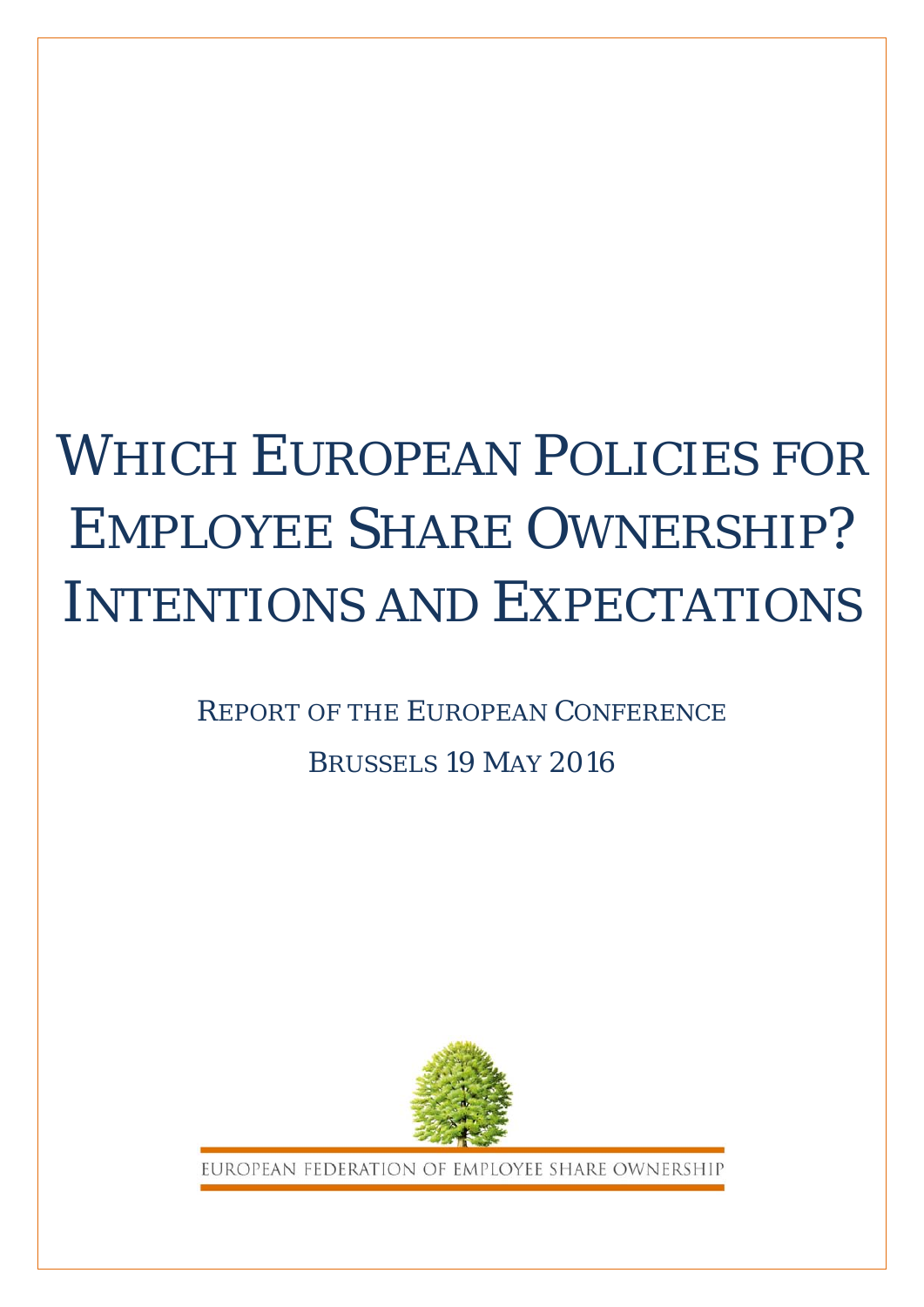# WHICH EUROPEAN POLICIES FOR EMPLOYEE SHARE OWNERSHIP? INTENTIONS AND EXPECTATIONS

#### **ABSTRACT**

The mass development of employee share ownership brings better motivation, productivity, profitability, higher growth, more and better jobs. This is good for all. But it depends on policy will to initiate the virtuous circle through appropriate fiscal incentives. However the political imbalance widened between European countries since the financial crisis. After 2008, some European countries took negative decisions, removing or decreasing fiscal incentives, which led to a decline of the number of employee shareholders. Some other European countries took the opposite way, applying new or higher incentives, which led to a higher number of employee shareholders. Much more has to be done for the European convergence of employee share ownership policies. There is a need for a European Action Plan to raise awareness in order for Member States to act through adequate legislation and incentives.

EFES - European Federation of Employee Share Ownership June 2016 Avenue Voltaire 135, B-1030 Brussels Tel: +32 (0)2 242 64 30 - Fax: +32 (0)2 808 30 33 E-mail: [efes@efesonline.org](mailto:efes@efesonline.org) Website: [www.efesonline.org](http://www.efesonline.org/) ISBN: 978-2-930903-03-3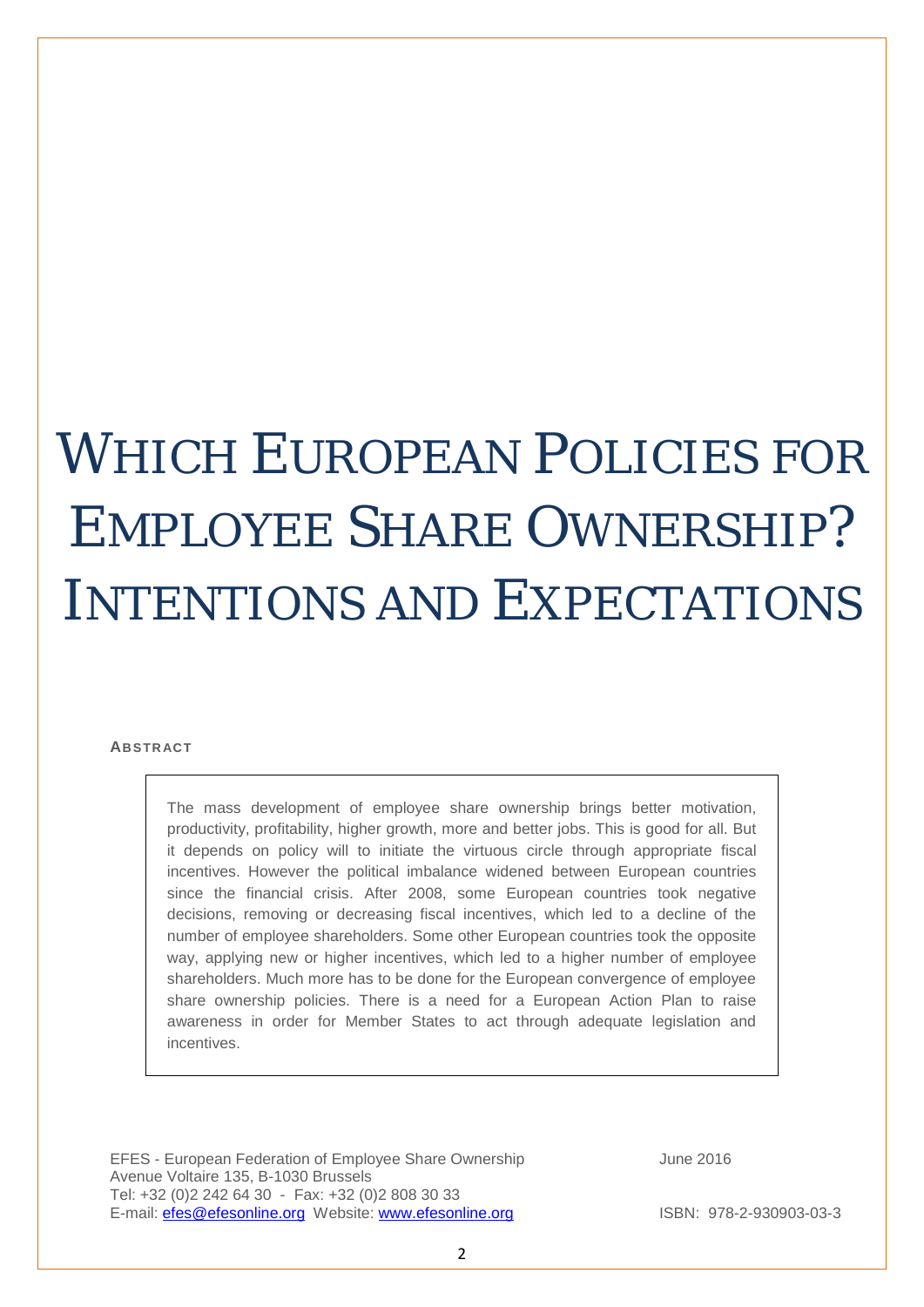## **OPENING SPEECH**

### **MARC MATHIEU, SECRETARY GENERAL, EFES**

**The new "Annual Economic Survey of Employee Share Ownership in European Countries in 2015" shows the exact picture of employee share ownership through the European crisis**



 $\overline{a}$ 

- This Tenth European Meeting of Employee Share Ownership[1](#page-2-0) will be the place for political questions: Which European policies for employee share ownership? Which are the intentions of European representatives, Commission, Parliament? Which are the best policies in European countries in 2016? Which are the expectations from practitioners?
- It is known that the mass development of employee share ownership depends mainly on incentive policies. The mass development of employee share ownership brings better motivation, productivity, profitability, higher growth, more and better

jobs. This is good for all. But it depends on policy will to initiate the virtuous circle through appropriate fiscal incentives.

- Tremendous success: Even through the European crisis, the average savings of the 8 million of employee shareholders in Europe was doubled from 2009 to 2015, from 12.500 to 25.000€ in shares of their company (45.000€ when including top executives). Employee share ownership was never so high in Europe, in terms of assets held as well as in percentage (367 billion € in 2015 and 3.09%).
- However, a slight decline of the number of employee shareholders occurred from 2009 to 2014, following negative policy choices in several European countries.
- Above all: The political imbalance widened between European countries since the financial crisis. After 2008, some European countries took negative decisions, removing or decreasing fiscal incentives, which led to a decline of the number of employee shareholders. Some other European countries took the opposite way, applying new or higher incentives, which led to a higher number of employee shareholders.
- This is in contrast with the convergence that can be observed in companies' behaviours. The graph hereby shows the development of employee share plans in large European companies from 1945 to 2015. We start at the bottom with 0% of companies having employee share plans and we go to 100% at the top, all European countries appearing in various colours. Companies show the same behaviour in all European countries. Companies appear to be the agents of European convergence in this matter.

<span id="page-2-0"></span> $^1$  The Tenth European Meeting of Employee Share Ownership took place in Brussels on May 19-20, 2016. All materials of the Meeting are available on page<http://www.efesonline.org/2016/Tenth%20European%20Meeting/EN.htm>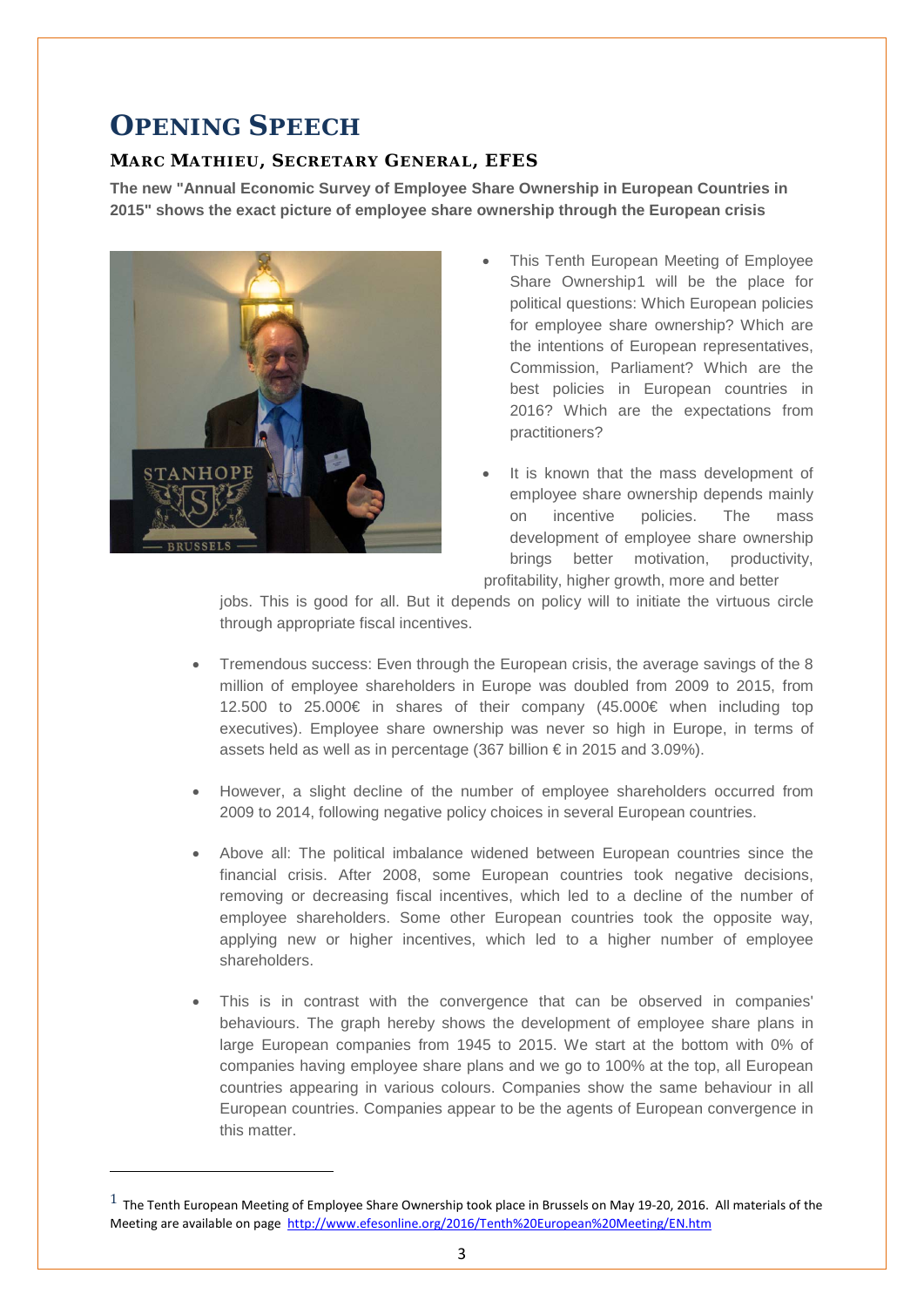

- However, the lag is about 30 years between the first and the last countries. This is enormous, much too long. Think about technology, a lag of 30 years means that the first countries would be busy with implementing the 5G standards while the last ones would be just discovering the fax!
- Much more has to be done for the European convergence of employee share ownership policies. 30 years between the first and the last countries, means that they are all losers. Companies of the first countries cannot extend their share plans to their employees in all European countries. Employees of the last countries cannot enjoy the benefits of employee share ownership.
- All policy decisions in various European countries, in a positive or a negative way, can be summarized through a single dedicated tool. This is the reason of the setting up of the EFES "Barometer of employee share ownership policies in European countries".



BAROMETER OF EMPLOYEE SHARE OWNERSHIP POLICIES IN EUROPE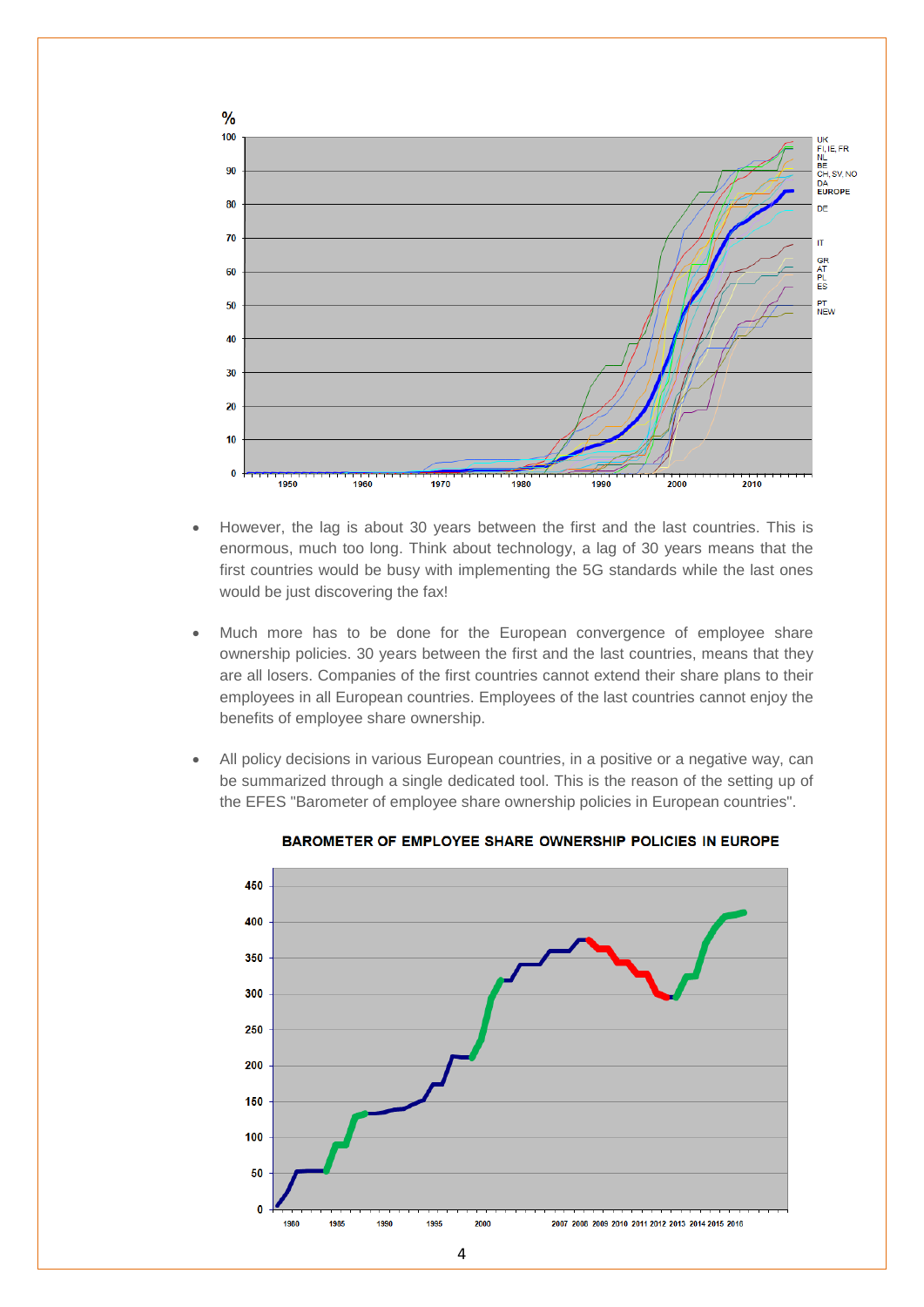- Before 2009, the barometer showed a continuous increase, practically all policy decisions being positive. A negative phase occurred from 2009 to 2013. Since then, most policy decisions are positive again. Most typical case of recent changes: Denmark. One of the first deeds of the new Danish government in 2011 was to remove all fiscal incentives for employee share ownership; one of the first deeds of the new Danish government in 2015 was to restore them, - il will be done on July1, 2016.
- By 2016, 14 European countries do promote employee share ownership through incentive policies, compared to 11 countries in 2015.
- What do we want now? Whereas we are rather satisfied with EU level policies under the CMU initiative such as the Prospectus Directive and others, the developments at the Member State level are still not sufficient. More can be done from Brussels to encourage Member States on this way. There is a need for a European Action Plan to raise awareness in order for Member States to act through adequate legislation and incentives. This was the conclusion of a Pilot Project in 2014. The next step we call for is a Preparatory Action for the organization of this European Action Plan.

## **KEYNOTE SPEECH**

#### **SVEN GENTNER, HEAD OF UNIT ASSET MANAGEMENT, DG FISMA REPLACED BY ULF LINDER, DEPUTY HEAD OF UNIT**



- Commissioner Jonathan Hill is very supportive of employee share ownership. So what should be the next round of action?
- Within the framework of the CMU action plan, the first round of action by the European Com-mission was rather technical with safe and transparent securitisation being on top of the FISMA agenda.
- Modernising the prospectus directive was also an important achievement as well as making Venture Capital more attractive again. A specific Venture Capital fund was set up to support social ventures.
- Commissioner Hill launched a call for evidence to obtain feedback on the current state of affairs and to assess the impact of more recent financial legislative initiatives.
- ELTIF funds were established to encourage retail investors to invest in the long term with reasonable returns.
- Some legislation will see the light in 2016 and 2017, but Commissioner Hill believes it is only good to legislate when this is the best solution, preferring cooperation instead.
- Regarding employee share ownership, the EC is acutely aware that Member States are protective of their consumers, tax regulations and fiscal independence.
- The United Kingdom leads in matters of employee share ownership.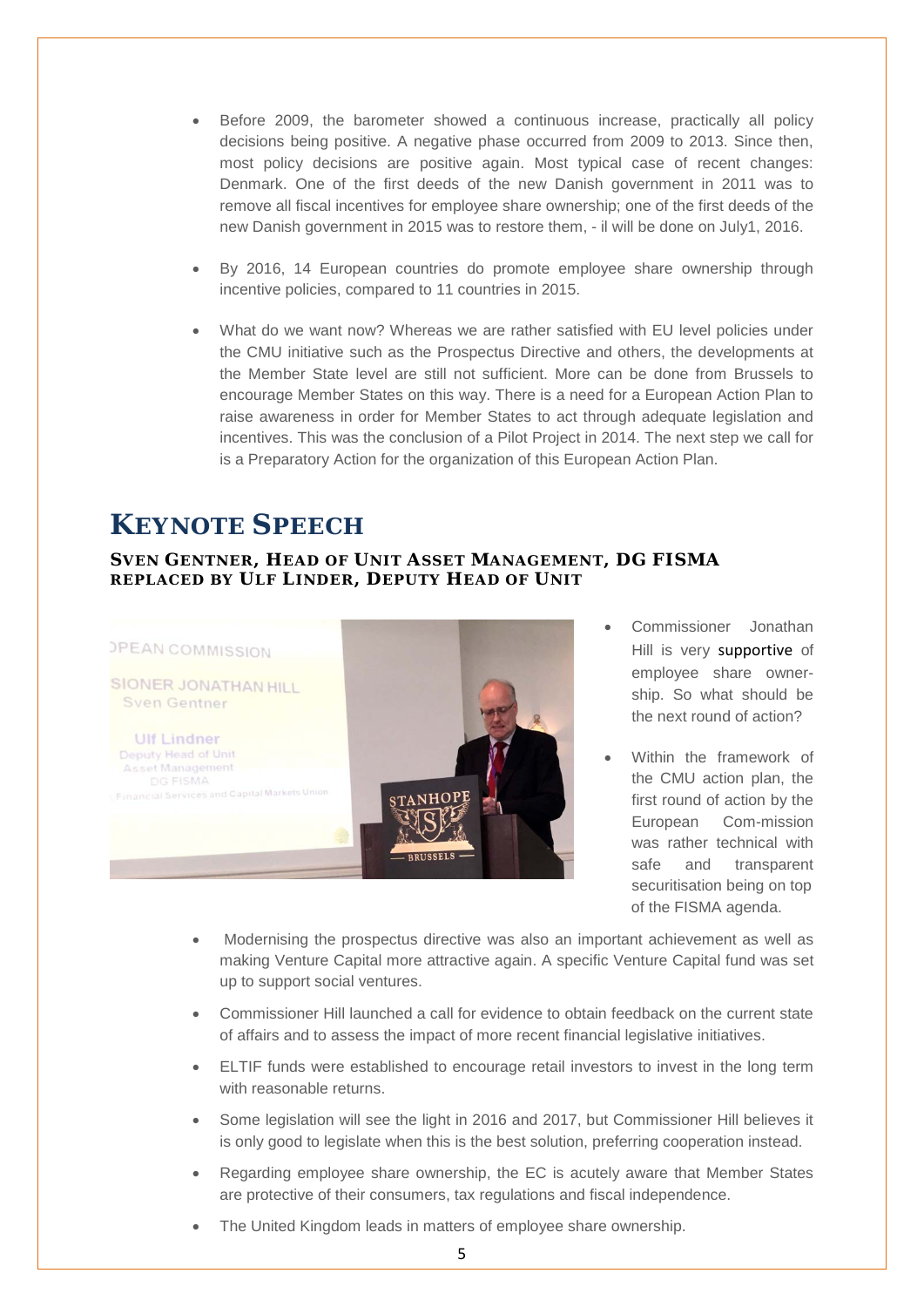**Q: Disclosure of past performance has been excluded from the Key Information Documents for PRIIPS, unlike for UCITS. Does the European Commission have the intention to look into changing this back?** 

A: UCITS already have a KIID. But PRIIPS covers all complex products, so other products as well. So should UCITS keep its own KIID? The EC believes there is a compromise: UCITS will continue to use the KIID as it is now. An evaluation will follow of the new PRIIPS KID to see whether it should apply to UCITS in long run? The issue of the disclosure of Past Performance has been subject to months of discussion and contact with stakeholders, but the current solution seems to be the preferred one.

#### **Q: DG MARKT (not FISMA) in the past had an ambitious goal aimed at the harmonisation of accounting standards of all Member States. What is DG FISMA's view on this?**

A: Indeed, how can we contemplate a CMU without the harmonisation of fiscal rules? But Member States remain very cautious. TAXSUD is trying to loosen opposition to fiscal harmonisation.

## **EUROPEAN PARLIAMENT**

#### **EVELYN REGNER, MEMBER OF THE EUROPEAN PARLIAMENT, S&D GROUP**



- The European Parliament believes it is crucial to use every possibility to remunerate employees.
- The European Economic and Social Committee, Trade Unions, the European Commission and the European Parliament are in favour of financial participation by employees. The European Parliament calls the European Commission to reduce barriers to this end.
- Companies lack information.
- The gap between rich and poor can be bridged by employee financial participation.
- It can also contribute to a better identi--fication between companies and employees.
- Countries with innovative programmes in place (such as *Sociedades Laborales*) and employees with voting rights and the right to a fair share of the income of a company have reduced inequality such as is the case in Greece, Spain, Portugal and Italy.
- Employee Voting Rights is the key point.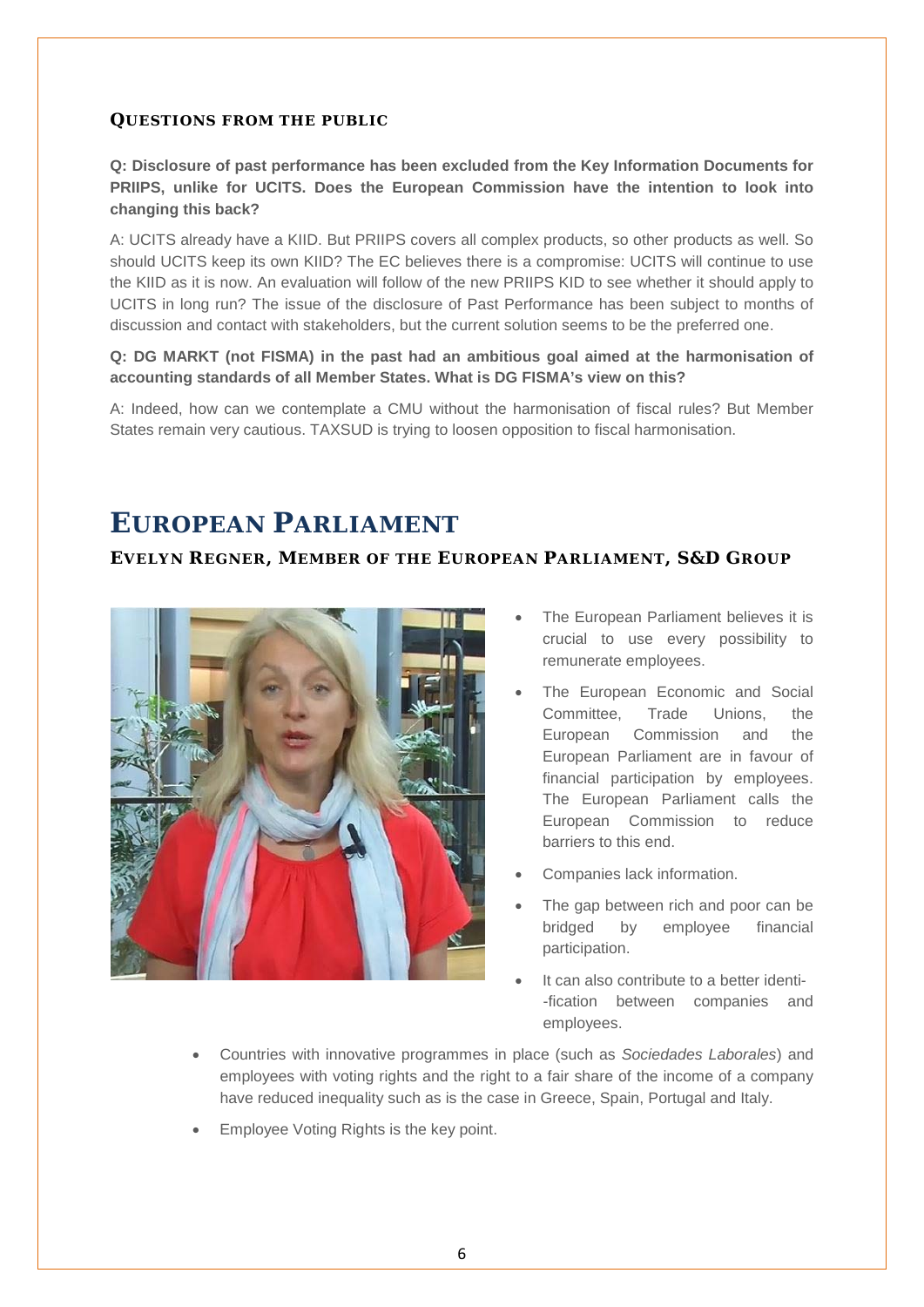#### **RENATE WEBER, MEMBER OF THE EUROPEAN PARLIAMENT, ALDE GROUP**



The message from Renate Weber was strong:

- ALDE would like for the European Commission to put in place a follow-up on the Pilot Project for the Promotion of Employee Ownership and Participation.
- ALDE deposited the amendment requested by the EFES (which does obviously not necessarily mean that it will be adopted).
- More means should be made available to inform Member States about employee share ownership.

## **BEST OF EUROPEAN POLICIES IN 2016 PANEL 1**

**Two panels take a look at best practices in terms of employee share ownership policies in six European countries (UK, Austria, Spain, Italy, France, Poland).**

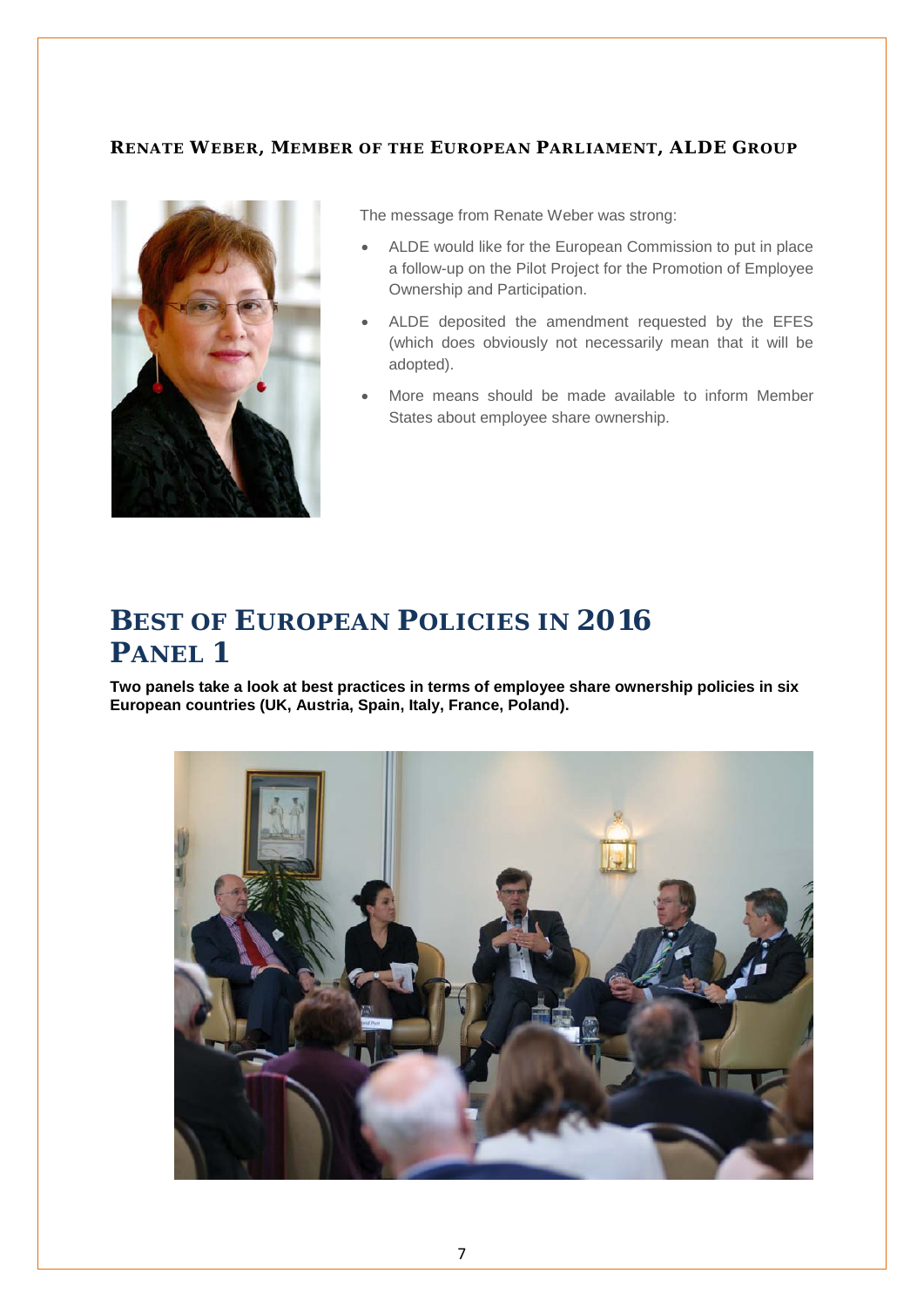#### **MODERATOR: JÉRÔME DEDEYAN, EXECUTIVE DIRECTOR, ERES GROUP, FRANCE**

Eres Group is the French leader of independent providers of profit sharing, retirement plans and employee share ownership.



#### **DAVID PETT, EXECUTIVE DIRECTOR, PETT FRANKLIN, UK**

- What's the difference between companies owned by employees and employees owning part of a company?
- The 1980s witnessed the employee shareholder movement. As part of the wave of privatisations and the restructuring of companies, tax laws were developed in favour of employee share ownership.
- Two models: Collective ownership: Shares owned by a trust to the benefit of employees, managed by independent trustees or employee and management representatives. Direct Ownership: employees are the direct owners of shares.
- Largest Trust: John Lewis Partnership (the Holding Company of Waitrose) is owned by a trust on behalf of all its employees who have a say in the running of the business and receive a share of annual profits, which is usually a significant addition to their salary. There is no direct voting participation, only by trustees and employee representatives on their behalf.
- New employee share ownership rules were introduced by the Conservative-Liberal government: All investors who sell their part to such a trust will do so completely tax free, and bonuses can be paid out to employees up to £3.000 without taxation.
- So far only smaller companies have opted to be owned by a trust.
- Companies have accepted that it is good practice to share ownership with employees.
- Employee share ownership plans in the UK:
	- Save As You Earn (SAYE) is a savings-related share scheme where you can buy shares with your savings for a fixed price. You can save up to £500 a month under the scheme. At the end of your savings contract (3 or 5 years) you can use the savings to buy shares. The tax advantages are that the interest and any bonus at the end of the scheme is tax-free and that you don't pay tax on the difference between what you pay for the shares and what they're worth. You might have to pay Capital Gains Tax if you sell the shares, but not if you put them into an Individual Savings Account (ISA) or pension as soon as you buy them.
	- Under a Joint Share Ownership Plan (JSOP) an employees' trust acquires a given number of shares on the terms of a joint ownership agreement. By the terms of the joint ownership agreement, when the jointly-owned shares are sold, the proceeds of sale are split between the joint owners. The ownership of the shares is structured such that the employee pays a small upfront payment and is entitled to the subsequent growth in value of the shares which will be subject to capital gains tax.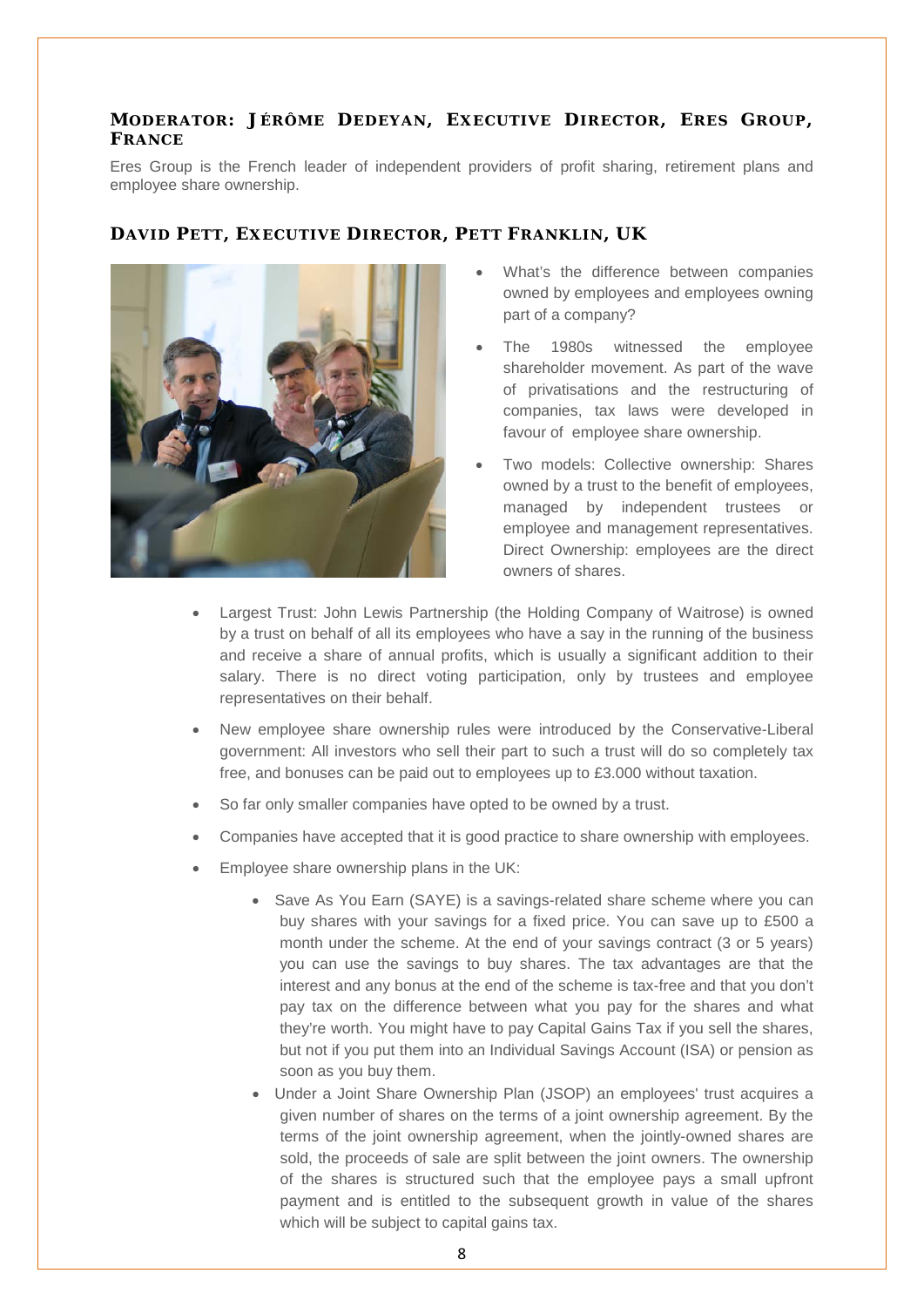- What does the future hold? Progress needs to be made to encourage, through generous tax treatment, independent companies to develop employee owned structures (joint share ownership), thanks to generous tax treatment.
- Some hurdles in the UK:
	- How to evaluate the value of a non-quoted company? This has not been addressed. HMRC defines the value of non-listed company shares, but these remain difficult to determine.
	- In the "rights for shares" plan, in exchange for tax breaks, employees are encouraged to give up some employee rights in exchange for tax breaks on shares. This is not an ideal situation.

**Q.: There are strong intermediaries in the UK, such as the trustee system. How is the governance of these trustee funds?** 

A: There is no blueprint; each company establishes its own individual governance model.

#### **MAX STELZER, CHAIR OF VOESTALPINE MITARBEITERBETEILIGUNG PRIVATSTIFTUNG, AUSTRIA**



- Austria, with Voestalpine in the lead, is developing employee share ownership models for its companies. There is no strong tradition in this field in Austria.
- The idea is to promote strategic ownership by the employees.
- In order to do so, the aim would be to set up a plan where individual share ownership is allocated to employees combined with a system of bundling of voting rights (combining trustees foundation with individual ownership).
- National collective bargaining agreements are helpful.
- The aim is to roll these plans out internationally, based on classical share matching plans.
- To enforce financial participation, Austria introduced a new tax regulation in 2013, doubling the tax benefits for employee share ownership, all political parties being supportive.
- Austria is looking to eliminate obstacles in Corporate Governance law, to improve tax incentives and how to bring SMEs into these schemes.
- Austria is becoming a European example. Voestalpine is optimistic that such schemes have a fairly bright future in Austria and will continue to promote employee share ownership, especially co-shareholding.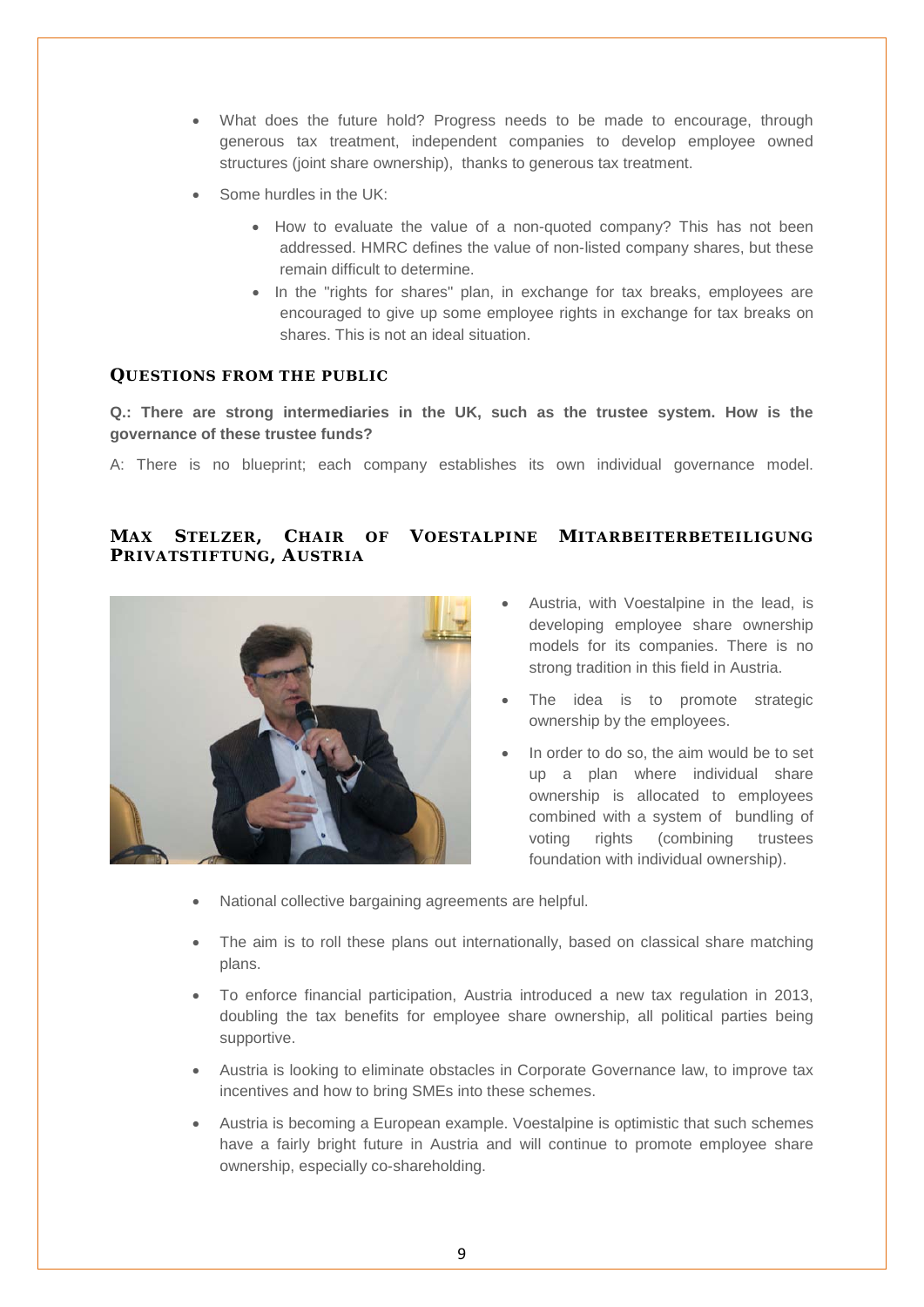#### **Q: Why the preference to use foundations?**

A: A *Privatstiftung* is a transparent body that isn't owned by anybody – it's self-owned – that handles all the shares for the employees. The Board is nominated and composed half by the management, half by employee representatives.

#### **AINHOA AIZPURU MURUA, DIPUTADA, DIPUTACIÓN FORAL DE GIPUZKOA**



- Gipuzkoa, a province of Spain and a historical territory of the autonomous community of the Basque Country, has developed *Sociedades Laborales* (employee-owned companies).
- In 2015 the Spanish parliament adopted a new law, modernising the concept of *Sociedades Laborales*, a type of enterprises owned by their workers.
- In Gipuzkoa one employee out of three is part of a workers' cooperative or a *sociedad laboral*.
- Such structures favour individual development as well as business development and foster social, economic and environmental development as well as promoting a sense of belonging and retaining talent locally.
- Gipuzkoa tax system in this regard is independent from the Spanish one and as such constitutes an attractive employee ownership laboratory for all of us.

#### **JOSÉ HERNÁNDEZ DUÑABEITIA, DIRECTOR OF ASLE/CONFESAL, SPAIN**



- In *Sociedades Laborales* the majority of the capital belongs to those working there. Nobody can hold more than 1/3 of the capital.
- The first *Sociedad Laboral* was established in 1979.
- A legal provision ensured that employees made redundant could immediately touch 2 years' worth of unemployment benefits and use this sum to join a *sociedad laboral* as partner.
- What is participation? Employees are part of the management, the profits and the ownership of the company.
- Participation in management is well established, but to achieve participation in the capital and decision making, it is important to change the cultures of companies.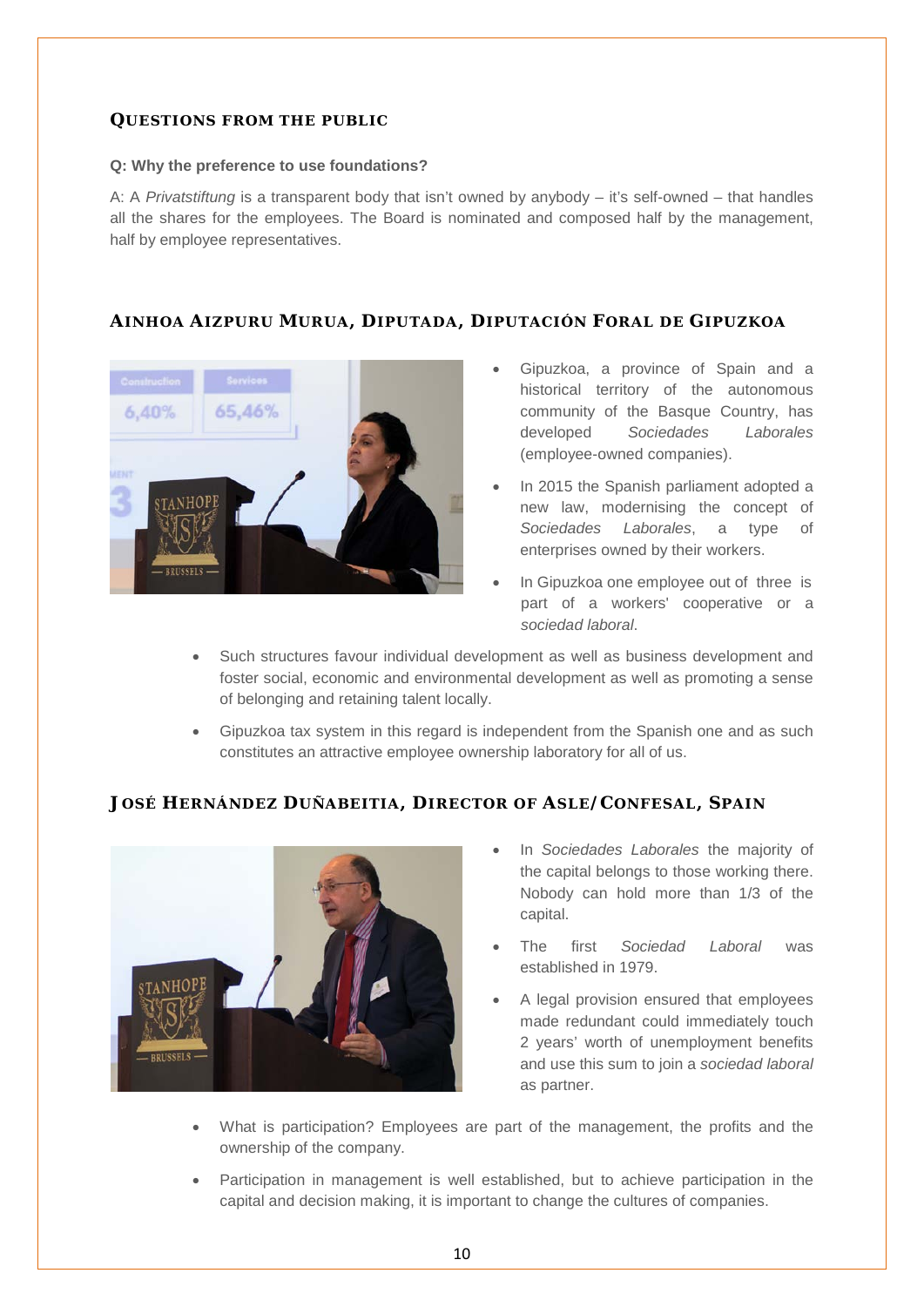- Participation is independent from whether there is a crises or whether the economy is going to a period of growth. It's a cultural change: from a culture of dependence to a culture of property. A business is much more than a heap of shares.
- It is very difficult to ascertain whether a company is participative since no precise identification or listing exists.
- What is needed to move ahead with employee share ownership in Spain is a tax system to promote participation, an adapted financial programme, and consultancies with methodologies on on how to design and implement companies' own models.

## **BEST OF EUROPEAN POLICIES IN 2016 PANEL 2**

#### **KRIS LUDWINIAK, PRESIDENT OF THE EMPLOYEE OWNERSHIP FOUNDATION, POLAND**



- There is a long tradition of employee ownership in Poland. Already in 1912, 46% of Gasolina was owned by employees, which later inspired General De Gaulle in France.
- Employee ownership plans were an important part of the privatisation law in Poland. Assets of 2.000 privatised companies were redistributed this way.
- Recently Vice-Prime Minister Morawiecki showed interest to develop employee ownership in Poland as a piece of its long-term development plan and asked for Ludwiniak to write a report with recommendations, including new laws and the establishment of an educational process to address a lack of knowledge and develop an employee share ownership culture.
- Work is being done to develop educational tools, including a documentary.
- Poland is looking at 3 different models of employee share ownership tools : Austria, France and US.
- Austria puts forth the option of a foundation with interesting tax structures. Employees become members of the foundation and are represented on the supervisory board, with the management remaining in the hands of professionals. Employees retain influence on tactical issues and only the day-to-day running of the foundation will be left to professionals.
- The most important elements when considering setting up a structure for the promotion of employee share ownership are taxation and governance.
- Employee share ownership is one of the 5 main axes that the Polish government is looking at to turn the country around, with employee share ownership going hand-inhand with reindustrialisation.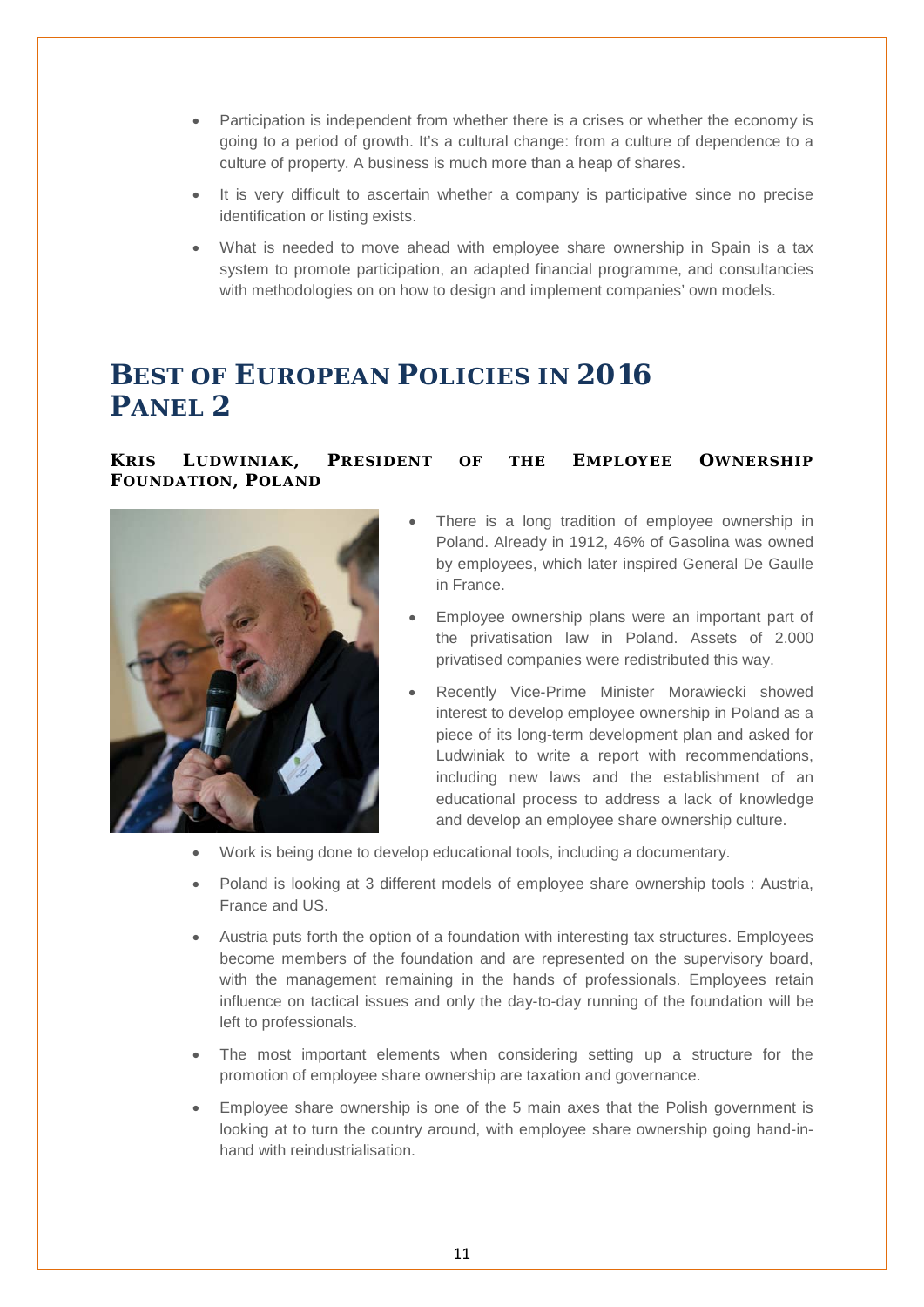

**Q: Would there be a restriction on the ability of the employee owners to sell the company to ensure continued independence?** 

A: This is a strategic decision, if the employees want to sell the company it's their right to do so. Companies will be partially owned by employees and partially by private shareholders and perhaps under partial state ownership, etc.

**Q: The conductor of the panel asks about the** *Poste Italiane* **privatization:**



#### **GUIDO ANTOLINI , PRESIDENT OF THE EFES, ITALY**

• The partial privatisation of the *Poste Italiane* (40% of share capital, the largest IPO in 2015 in Europe) was successful with over 300.000 individual investors plus 26.000 employees investing in their reserved quota of shares; the overall offer was oversubscribed.

On the employee share ownership side the lack of fiscal incentive and no provision for continuity did not translate into a successful employee

share plan. 1,2% of the total capital were dedicated to an employee share plan and not even 25% of the 130.000 employees took up on the offer, undersubscribed by 50%. The Italian Government should learn from this experience that employee ownership plans should have a more concrete shape, in view of the ambitious project of incoming IPOs.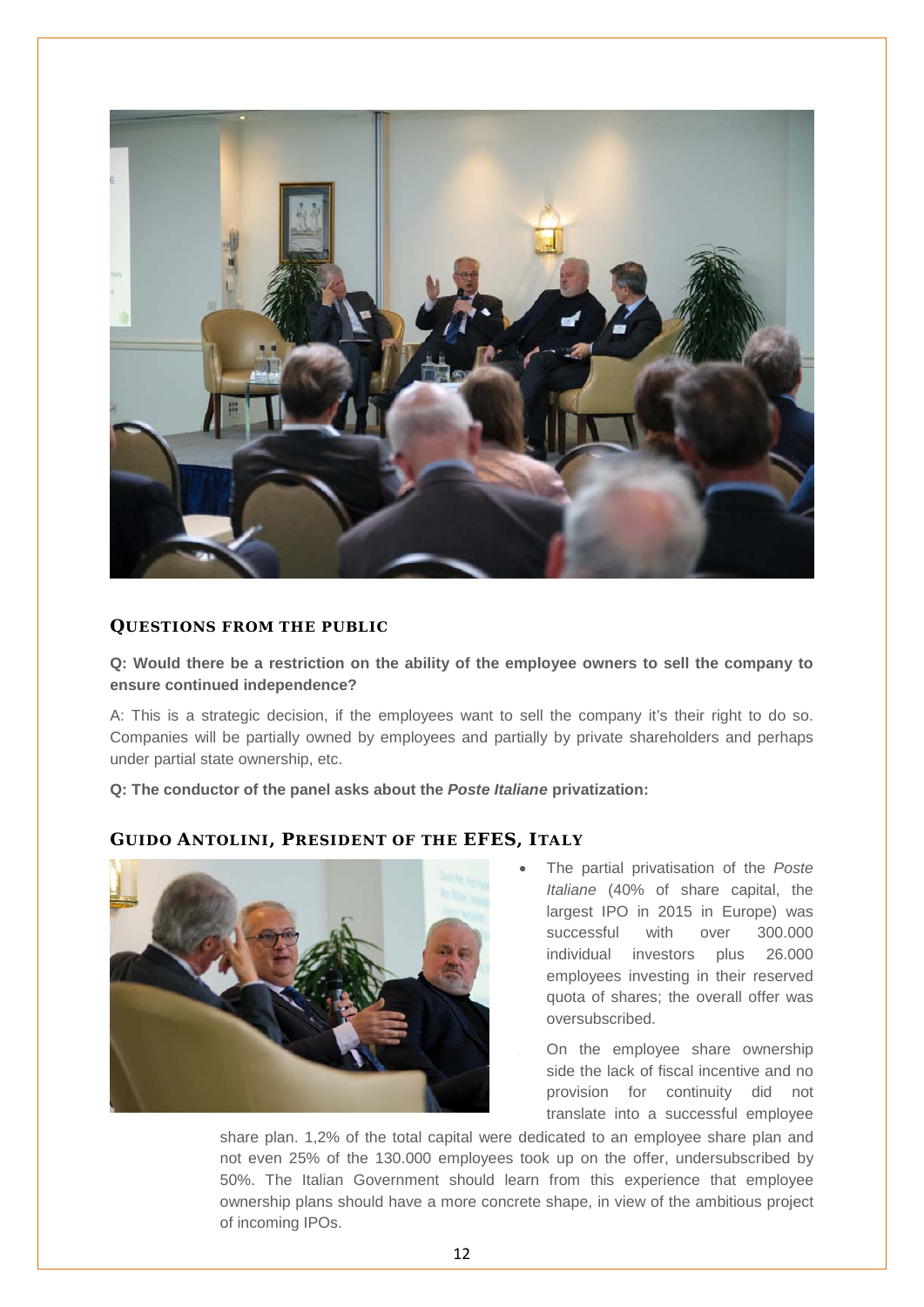- On another hand one should look to past experiences in the banking sector. Nearly all banking employees were shareholders in Italy because the variable pay was automatically paid in shares with a generous Company's incentive, free of taxes up to € 2.065,00. This stopped in 2005/2006, while fiscal incentives have not been touched.
- Trade Unions are not promoting employee share ownership, since they fear market risks, or to lose influence, or to change their negotiating DNA; the only Union explicitly favourable to Participation is CISL.
- The most important aspects towards the promotion of employee share ownership in Italy are governance, promotion and tax incentives.
- Nowhere does the Italian law forbid employee share ownership schemes nor for the possibility of having employee representatives on company boards. Italy just allows for it, on a voluntary basis. Anyhow no significant Company adopts a Statute in that sense. Business Association opposes against any participative development, conceiving only profit sharing as a participative tool
- Is it desirable to shift from a market economy to a participative economy? In my opinion YES, that's why we are here.

#### **MICHEL BON, PRESIDENT OF FONDACT, FRANCE**



- The number of employee share plans and profit sharing agreements is going down, number falling, although participation is going up as well as stock.
- Michel Bon is impressed by the discussion on funds and the idea that there is a shift from commercialisation to distribution. Will Europe switch from selling to retailing?
- Employee share ownership is good for growth and represents the values of Europe, but is extremely difficult to establish across borders…
- Where is the EU unity on this matter?
- Europe is not exactly doing nothing since 8 million (3.2%) of workers are on employee shareholder schemes, although this is a shamefully low figure.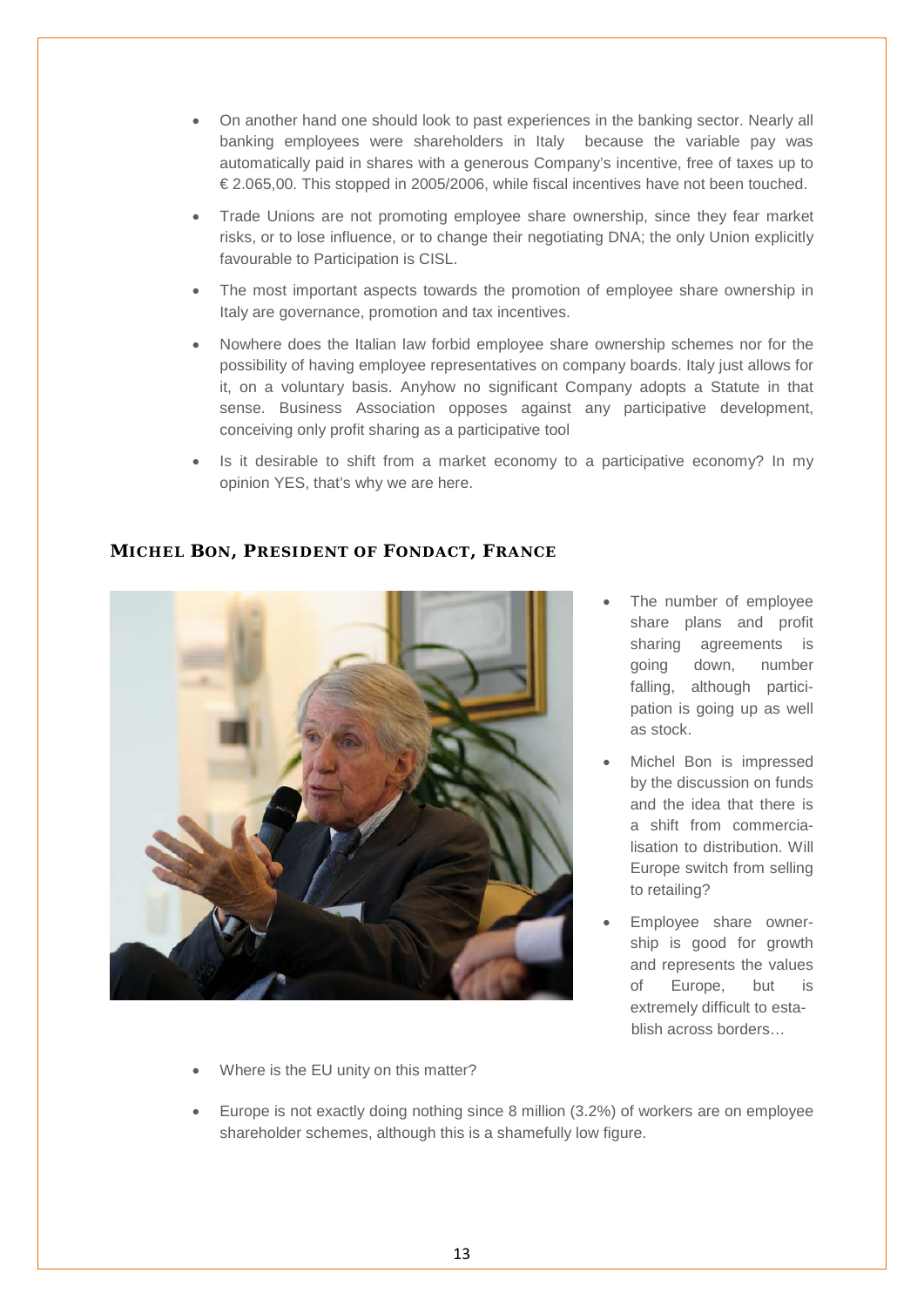## **EXPECTATIONS FROM PRACTITIONERS**

#### **MODERATOR: STANISLAS DE GERMAY, EXECUTIVE DIRECTOR, ASSEMBLY CONSEIL, FRANCE**

Assembly Conseil is a consultancy firm specialized in employee share ownership, employee savings plans and pension savings plans. We collaborate with a wide variety of companies, from the CAC 40 such as unlisted small & medium sized companies. Assembly Conseil provides a complete range of services: plan design, project management, communication, IT (project steering, data collecting, acceptance process), training <sup>[2](#page-13-0)</sup>.

> • Phil, what is stopping British issuers and providers extending their offers to foreign countries? And what for French issuers, Pierre?

#### **PHIL AINSLEY, MANAGING DIRECTOR, EQUINITI EMPLOYEE SERVICES, UK**



• Equiniti is a leading provider of technology and solutions for complex and regulated administration, serving blue-chip enterprises and public sector organizations in the UK. They provide share registration services to 50% of the FTSE 100 and are the largest administrator of UK tax advantaged share plans, providing accounts to 1.3 million employees and share plan services to over 60% of the FTSE 100. They are also the largest execution only broker for cer-

-tificated stock in the UK, manage processes for 8 million pensioners and support over 1.700 clients with various Specialist Business and Technology Services.

- Rather than just give you my views, I thought I would ask our clients themselves why they haven't extended their plans. In terms of representation we look after some or all elements of share plans for around 70% of the FTSE 100. So, I was trying to get their views about those that do extend their plans even though they don't extend them to all countries and what were the key things that held them back.
- Certainly, the large majority of them talked about tax and tax treatment recognize the problems for tax equalization across Europe and we have to be aware of that but it does make it very difficult, particularly when UK listed companies are offering things like the Share Incentive Plan (SIP) where you have money that is invested out of gross salary. Effectively, your marginal rate of tax is the discount that you get on the share price. This does make it difficult when you're extending that overseas to provide a similar benefit without incurring additional costs to individuals. So, probably tax is the largest issue. Also tax treatment where it's considering whether awards are taxed on award, or whether they're taxed on vest, or whether they're taxed on sale. That is obviously an issue for people.
- Administration generally, certainly trying to look at some of the different protection laws and how they apply in the different jurisdictions.

<span id="page-13-0"></span> $\frac{1}{2}$ <sup>2</sup> Thanks to Assembly Conseil, the full transcription of the roundtable is available here in both French and [English versions](http://www.efesonline.org/2016/Tenth%20European%20Meeting/EN.htm)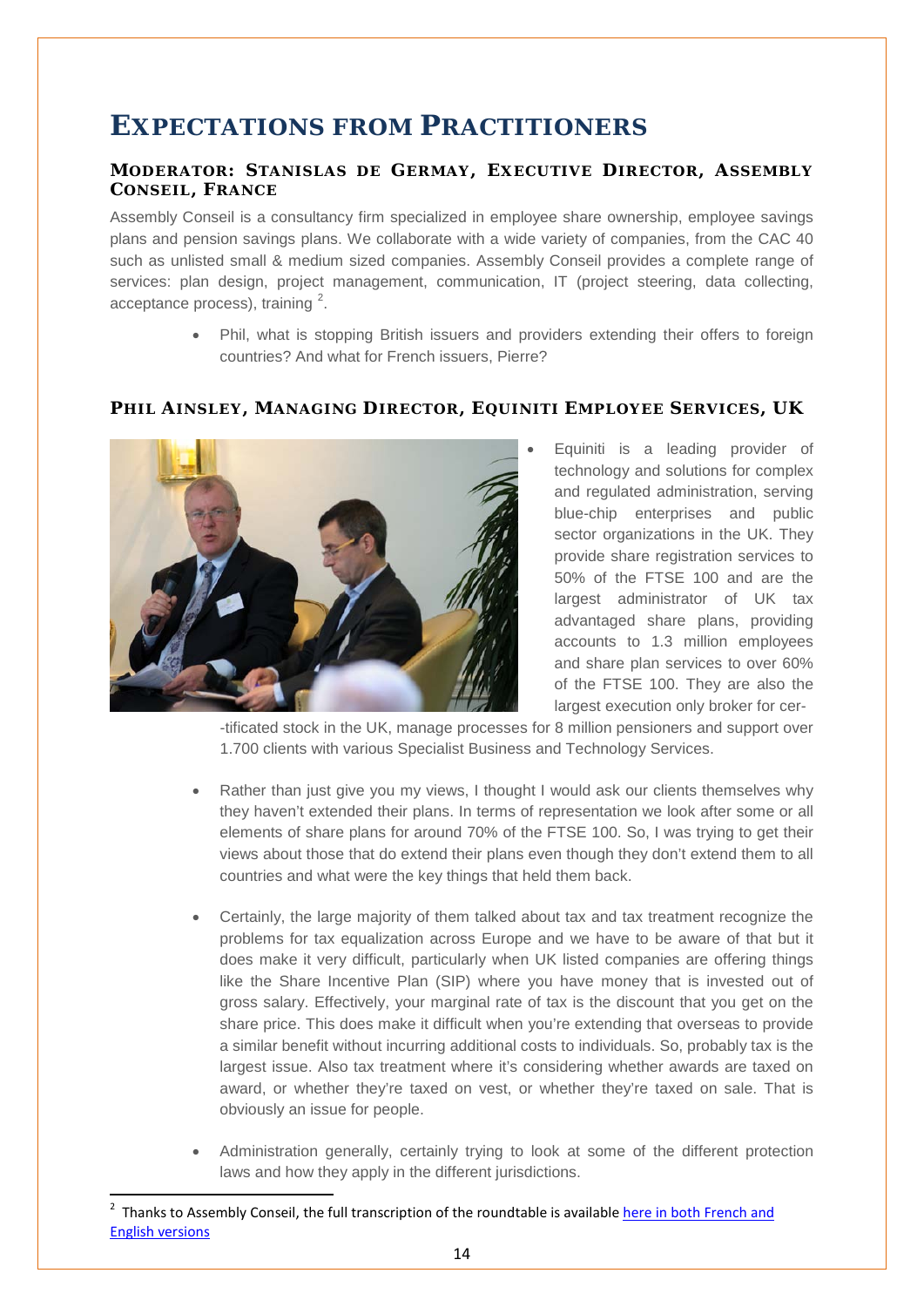- And regulation, red tape, I don't think you can ever win with corporates when it comes to the levels of administration. They are always seen as a burden rather than a protection. But certainly a lot of the directives which have been coming out of the EU, different things like the MiFID 2; the market abusive directive; the savings directive and a number of other different directives have impacted on the administrative and therefore have impacted on the clients as well.
- And something which I think a lot of people look at in terms of the higher-rate-tax payers and the directors is around global mobility. Global mobility now is very much an issue for all-employee share plans too. So we're seeing a lot more movement of labour around Europe and trying to effectively track and report back to the relevant authorities with something which has been validated.

#### **PIERRE SCHERECK, MEMBER OF THE EXECUTIVE COMMITTEE, AMUNDI , FRANCE**



Amundi is the No.1 European Asset Manager and in the Top 10 worldwide with assets under management of close to €1,000 billion worldwide as of 31 March 2016. Amundi has developed savings solutions to meet the needs of more than 100 million retail clients worldwide and designs innovative, highperforming products for institutional clients which are tailored specifically to their requirements and risk profile. The Group contributes to funding the econ-

omy by orienting savings towards company development. With over 48 Billion Eur Assets under Management and 100 000 client companies, Amundi is a leader in Employee Retirement Services. More than 3.8 million employees have their accounts managed by Amundi's account manager services. In addition to France, our services are already implemented in 50 countries on behalf of 400,000 shareholders. Amundi provides a comprehensive range of investment products, including pure, profile, diversification, protected and SRI funds, managed by funds managers devoted to employee savings.

- I think what our clients are expecting is really simplicity. The wish is there, the benefit without a doubt however the real basic matter is simplicity, the visibility. They want it deployed across the board and rapidly. This implementation is carried out on a worldwide scope and the paradox in which we find ourselves now is that it's easier to propose a FCPE to an employee based in Hong Kong than to those located in certain European countries. Frankly, it's a pity.
- We have just mentioned the subject of the AIFM Directive and the help that the French regulator, the AMF, gave us to help simplify crossing borders. But to provide some context, Amundi has worked closely with 300 operators on a global scale over these last ten years, that's to say, roughly thirty per year and of an international size. Our clients are concerned about being able to cross the borders in an extraordinarily simple way. There isn't any "commercialization", it's simply about allowing an employee wherever he or she may be, at least in Europe, to be able to buy the shares that are proposed by their company via a vehicle, possibly collective, which is transparent and in which there are only shares.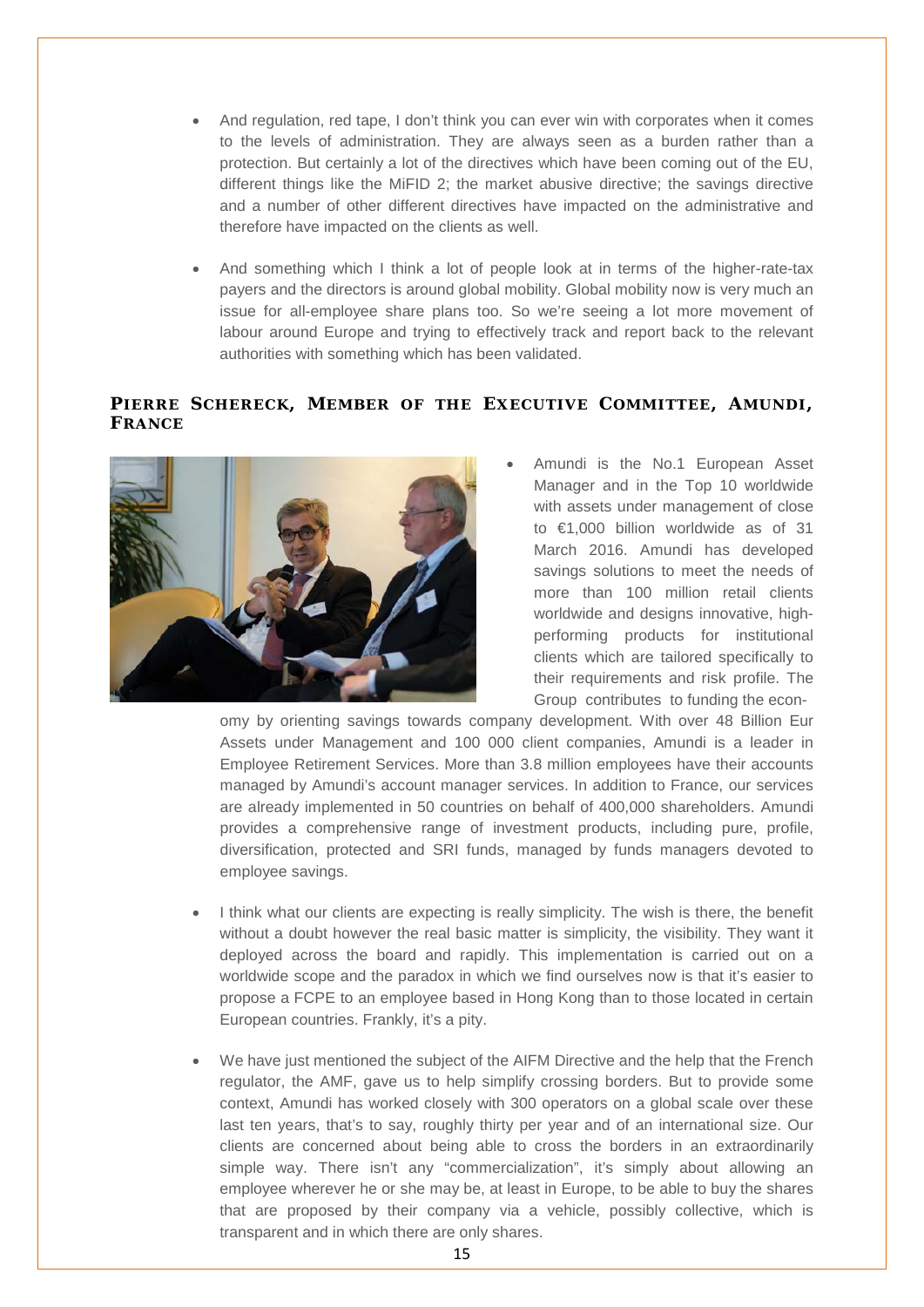• What we could finally come to is a European recognition, a sort of "European label" of this notion of employee shareholding and the vehicle itself. The pension fund directive today enables extremely swift, flexible cross-border facilitation. We have done this for the social and solidarity-based economy funds and I'm very pleased about the way it's gone. Why is it that we cannot apply this way of doing things to employee ownership? That would simplify life enormously as having visibility is fundamental for an issuer.

#### **STANISLAS DE GERMAY**

• Phil, what do you think about this "European label"?

#### **PHIL AINSLEY**

- I think there are always cultural differences, and the cultural differences which are exacerbated, not just by different languages but by different understanding. Certainly people will look at the fact that under a UK Share Incentive Plan there is a trustee and they will not quite understand that the trustee actually works very similarly to an FCPE or a collective fund. The SIP trustee in the UK has no discretion, the trustee has to act in accordance with the underlying beneficiary's wishes. So, if an individual wishes to vote for or against a particular motion then that is what the trustee will do.
- To have a similar kind of body or entity within the EU, I think would be a great idea. I think there would be some concerns if it had a collective voting power. I think that would be something that some of the UK companies would be concerned about. Share plans are generally put in place in order to create a number of different things and one of them is obviously to get the active engagement of the individual shareholder. I think just about every one of our Share Incentive Plans does allow, encourage and promote voting by the individual underlying beneficiaries.

#### **PIERRE SCHERECK**

• Maybe another point is tax. Since there is still something quite strange when you wish to cross the European borders, depending on if you manage the funds locally or from another country, there is in addition a difference in taxation: if it's not managed in the country where the employee lives, an additional tax can be added if applicable, let's say 0.20% per year of the assets that you manage. There again, if we want to construct Europe, at a given time, it's also necessary to make it free-flowing, so that crossing borders is done in the simplest way. As once again, it's much simpler to export to non-European countries than to Europe itself !

#### **MARC MATHIEU**

It's striking that you don't give the same reply. I hear « tax » and « tax treatment » from the British side and then other things, and you Pierre, it's simplification and then…. And then… "tax" somewhere. Why such a big difference ?

#### **PHIL AINSLEY**

• I probably haven't covered all the feedback that I've had. Simplicity was another of the things that UK companies would want in order to extend their share plans more than they do at the moment but the overriding factor that they did cite was tax and tax treatment. I think any company that is looking to put in place a total reward package for their employees will look at all the different methods they've got and what advantages it brings them. They will want to look at the cost of implementation and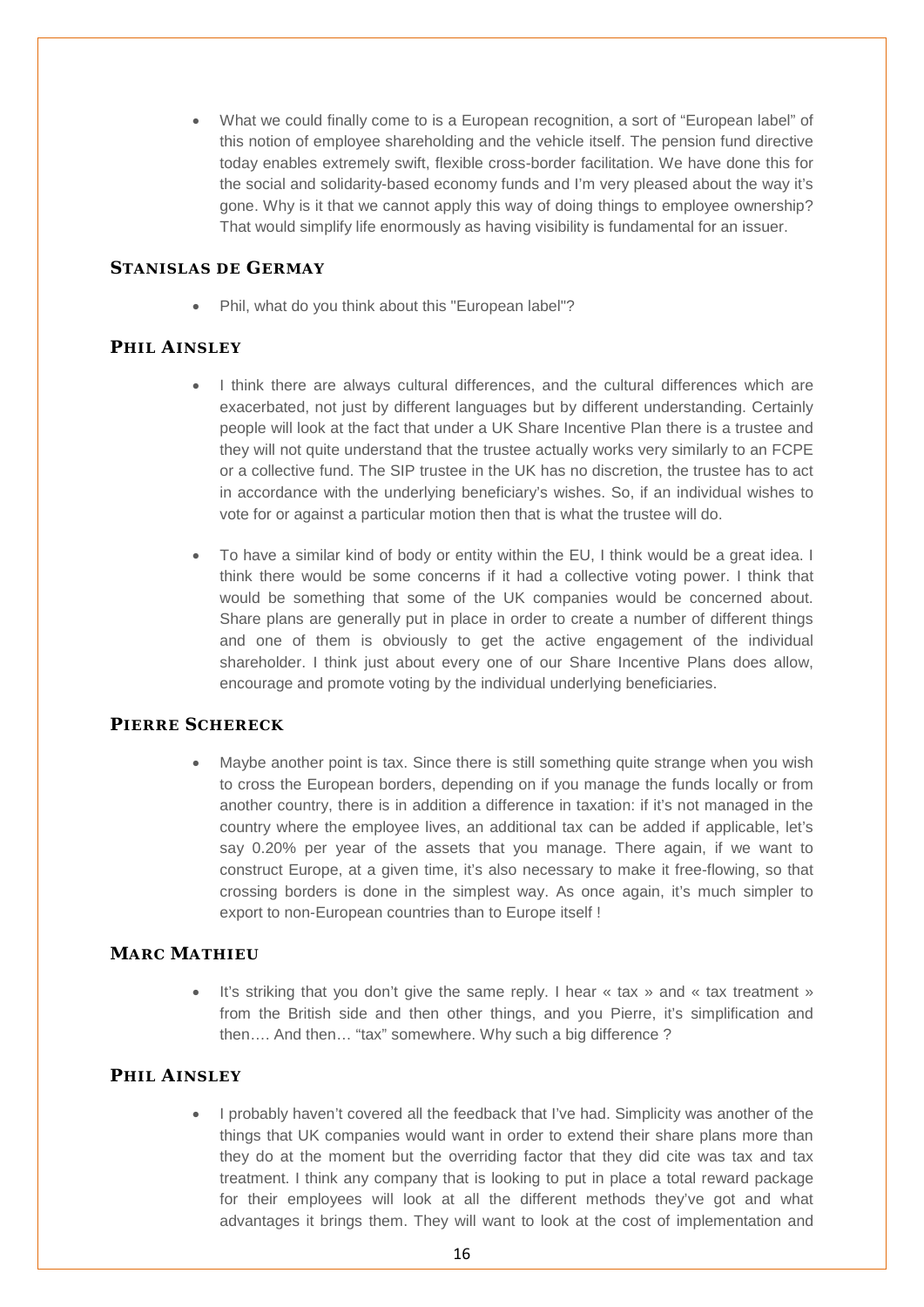they will look at the benefit to those individuals. If they see that the cost is disproportionate to the benefit that is being given to the individuals, then it doesn't make sense for them commercially to extend it to a wider audience.

• Another point I'd like to mention is that many companies do take an altruistic view about share plans even though there are many obstacles and there may not be the same tax advantages in different countries in order to deploy them. They have tried to put them in place and for a number of different reasons, sometimes it is tax, they haven't had the participation rates that they would have wanted and therefore they have in future years thought "well we won't be launching there again because we don't get the participation rates and staff don't see it as a benefit for whatever reason and therefore we won't do it anymore".

#### **PIERRE SCHERECK**

- As far as we are concerned, I think that the starting point that characterizes the French companies operations, which again are global, thus European, is the legislation that allows offering advantages when entering, at the starting point, such as the discount (20% for example, it's quite normal, or 15%), the matching contribution, the free shares… Obviously, in each host country where the employees to whom the operations are proposed reside, the taxation will be local, it will depend on the host country. We would prefer that there were zero taxation everywhere as in France, while we're at it. However, I'm not sure that we'll manage to get a harmonization of zero on this straight away… Of course, the beneficiaries pay taxes but the taxes are calculated on the advantages, thus the operation is financially a winner when entering the scheme, even if once again, the less taxes you pay, the more the final return will be in any given country.
- Our issuer clients' concern is first of all and above all that the regulatory process is extremely simple so that you do not need to negotiate locally each time, authority by authority, to ensure that the operation can cross the border. That's really the point. Again, if we have a very favorable taxation rate, the same everywhere, fine. But at least, simplicity.

#### **PHIL AINSLEY**

I do think it would be useful to have some kind of agreed recommendation for a structure of share plans within Europe. It's interesting that ever since the Share Incentive Plan legislation was enacted in the UK a lot of French companies have put that in place. I was interested to see that they have also put in place a free share SIP for its UK employees and it is something which is adaptable. A lot of US companies have also used the SIP legislation. I think there is a structure of a plan, some kind of pro forma that will work for all European countries that they can use for their own equity tool kit. I think that would be a first step towards encouraging more countries to go down that route.

#### **MAX STELZER**

• I'd like to underline what Pierre said because when running an international plan, the most important problem is to be aware about national legislation. So taxation is one point. Also from the western experience, more taxation benefits promote all share plans but it's not the most important problem when running international plans as we have seen by looking at different boards.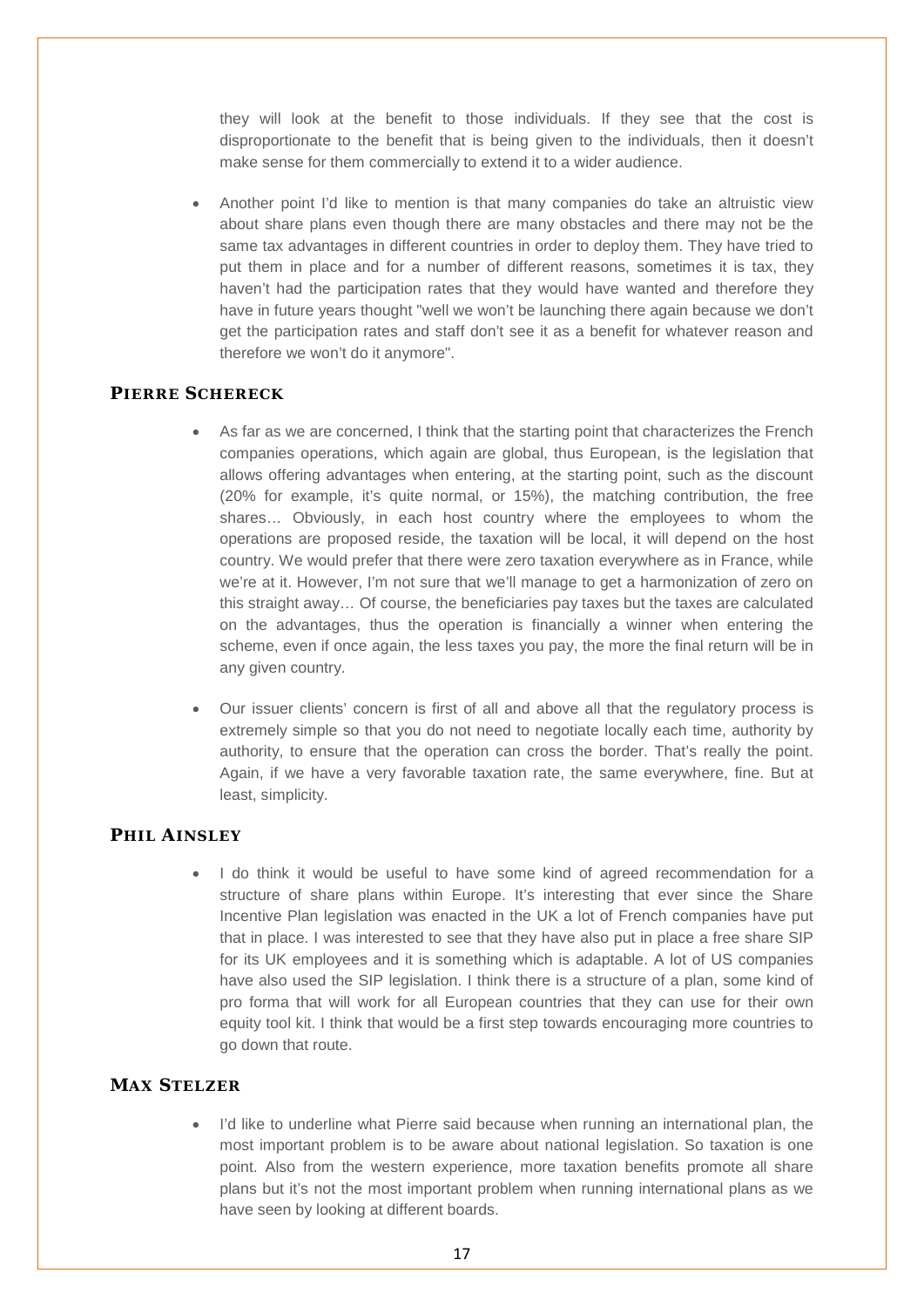- So for example, you mention running share purchase plans in the UK because you want to benefit from the tax advantages but we have to install a UK trustee for the UK tax authority. You speak about the French who think they have a lot of tax benefits but they are tied to very strict French legislation. For example, to install a fund, a fund is not a traditional Austrian share incentive plan fund, or for example when they speak about going to France the problem is we are then informed that we have to use the French financial bank or institute. So there is a lot of legislation which represents major obstacles for us to get through the door. So taxation is not the only point.
- Maybe we can learn from each other, from different taxation-benefit systems from the different countries. Also in Austria we are trying to instore a new type of share plan foundation system. So I think there are reasons and conditions for national government but we need international development too. My proposal is that we need one simplified model. So this simplified model is to run and not to be forced to set up a UK trust or to use a French institution. So it's very complicated and very expensive. I think we need a different model, a good one but maybe a simple one. And simple application means that in some countries we have to speak about tax benefits for price reduction, in other countries to speak about tax benefits for bonuses and in others to speak about how to manage shares in a collective scheme or to handle voting rights. I think we need a simplified model for international companies abroad because it's too expensive to do all the analysis country by country. So we need simplification.

#### **PIERRE SCHERECK**

• That's what I meant through the "European label" of employee ownership.

#### **PHIL AINSLEY**

• Certainly one of the big pluses of recent years has been the ability to passport all the European countries under the Prospectus Directive. That has been a very big advantage for us. Something on similar lines in other areas.

#### **STANISLAS DE GERMAY**

• Ok, and apart from an evolution of the European rules, what can we ask for, I mean education or helping informing companies?

#### **PHIL AINSLEY**

• What we do need I think is a lot more communication, a lot more education as well as trying to break down some of the barriers that I think we see in the different institutions that are made in Continental Europe and the UK around encouraging employee-share plans. I think the difference appears wider than it actually is. I think that if we could just get past some of the promotional jargon people see in the different vehicles, they'll realize that the reason people want to put in place equity participation is for exactly the same reasons. It's to have a company that's attractive for people to join and to stay with, it's to try and motivate them and to reward them for what they do and it's to try and engage them with the company and make them proud of who they work for and feel that they've got some "skin in the game".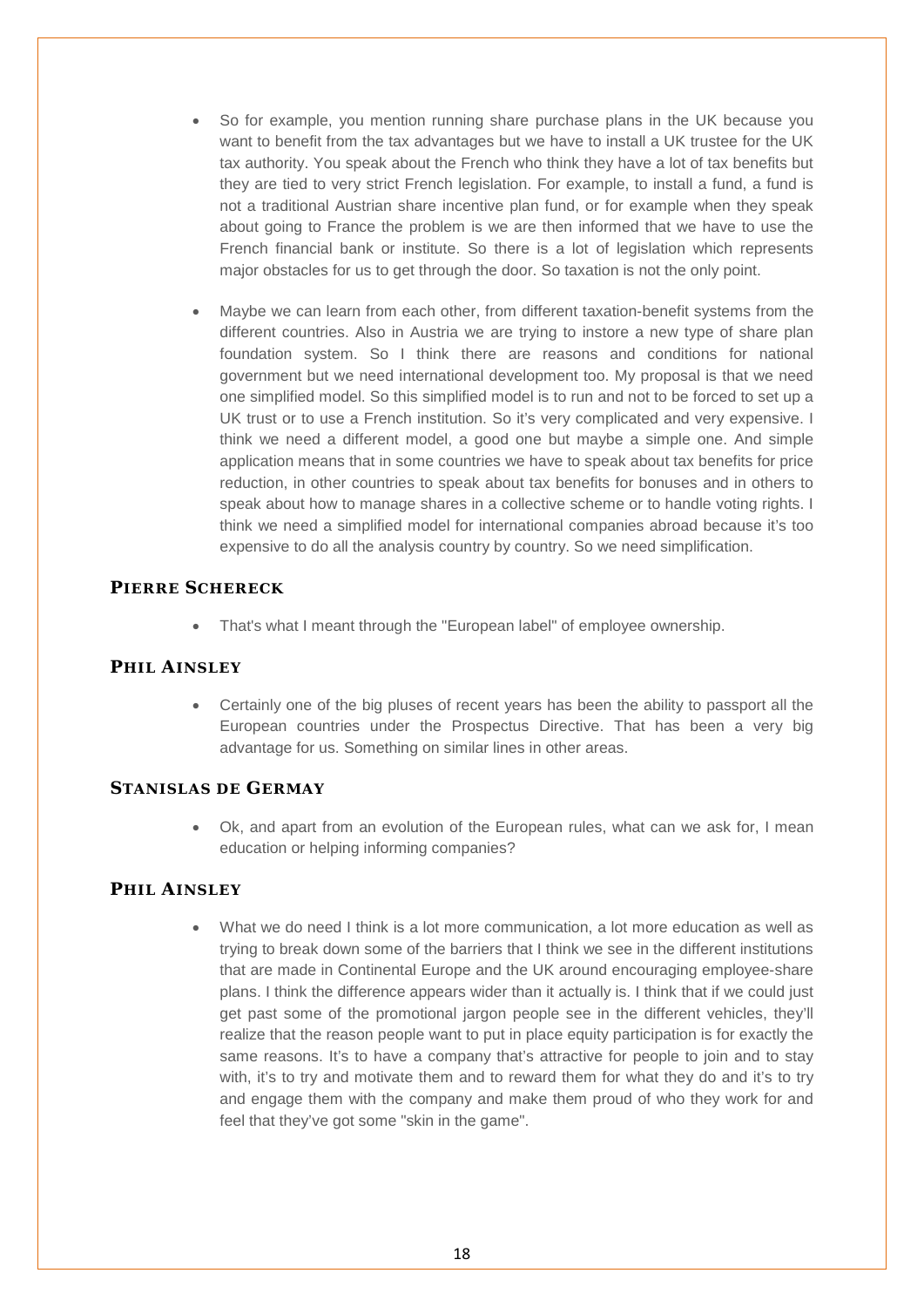#### **SYLVIE LUCOT, MEMBER OF THE AMF COLLEGE, FRANCE**

- It's more a comment perhaps than a question. Contrary to Marc, I'm rather struck not by what differentiates us, not by that you don't give the same answer to the questions. I was struck by the diversity which was demonstrated here.
- I was very impressed by what was said during the different round tables, by an extremely large diversity of models which weren't just for me linked to the diversity of states and countries in terms of regulation, laws, but we've seen, we've heard the views of listed companies, unlisted companies, big multinationals, small sociedades laborales, there you are, employee share ownership that is forthrightly described in terms of governance, intermediation by the trustees, by professionals, competent of course, well I'm struck by all this.



- At the same time, I was wondering what we could learn from this discussion. What we can retain, on the one hand, is, looking at the wording: "une action" is called a share in English which means to share and "une action" means "action" that's to say, to act in French. And how to act together, to share these models, for me, it's something very very important what's coming out of these round tables.
- Actually, we need to work each time that we're in an international structure, for example, the big internationals, it's more or less the same, they're the same problems in all the European countries, the listed companies which try to distribute the models that work in a capital markets union for those that are listed, I'm absolutely convinced. And from that, let's try to find some regulations that can really be transversal, simpler and let's draw on best practices from such or such a country, but furthermore, let's take note of what our Basque friends have been showing us.
- What stands out for me as a common point is that everyone has spoken about commitment, and for me commitment is a real characteristic of employee share ownership. What I mean by that is the capacity to engage over time. And I just wanted to raise the point that we are all representatives of what we call today the "patient capital". Since we know that "short-termism" finally dominates finance, but not only, it also rules the governance of states, it rules the governance of companies, finally in the worst cases, and it rules our individual behavior due to the Internet, due to all of that. And so, I think we need to bear in mind this concern that we have the long term patience which contrasts somewhat to the air of impatience that surrounds us.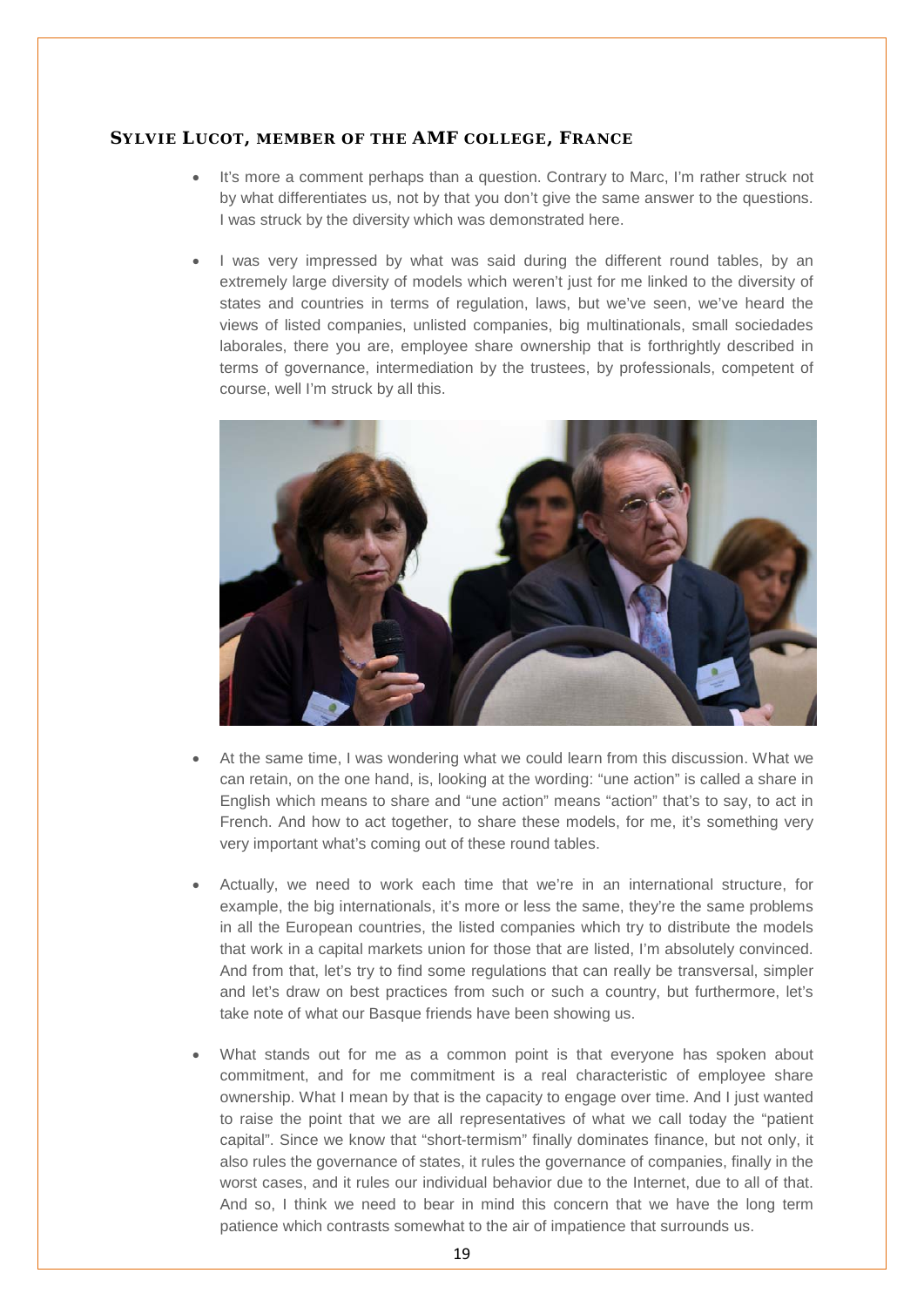## **CLOSING REMARKS**

#### **GUIDO ANTOLINI , PRESIDENT OF THE EFES, ITALY**

- It is important to realise that being European means that we have to give something up in the name of something we want really badly.
- We still don't know how to be European. Do we need a 29th regime? No, if employee share ownership is promoted under the existing national frameworks, which are familiar to domestic professionals and entrepreneurs, it would have no effect. And, if not, why should an external framework do any better ?



- At the end of the day it is not only a fiscal issue. It's the essence of participation. Looking to UK and French successful models, Trust and FCPE are the way employee shares are managed… But these models, both satisfying, become obstacles in spreading cross-border employee ownership in large companies, as long as their existence is a prerequisite for national fiscal incentives. We should urge EU policy makers in harmonizing companies' fiscal base with regard to employee ownership: when the same thing will have the same name all over Europe, then fiscal helps become more transparent and easily manageable by multinational Companies.
- Large Companies are different from SMEs: SMEs are 99% domestic affairs, they collectively count for a large majority of employment, and their owners are becoming old and close to retirement . It should be a European priority to guarantee continuity for those SMEs and their staff through employees takeover.
- So why shouldn't we launch an initiative in favour of it by asking the EU to allocate European unemployment funds to employee's full or partial takeovers?
- European Parliament's setting of a Preparatory Action leading to the European Action Plan can be the concrete instrument to verify the will of our policy makers in leading Europe in a new and largely shared participative dimension.